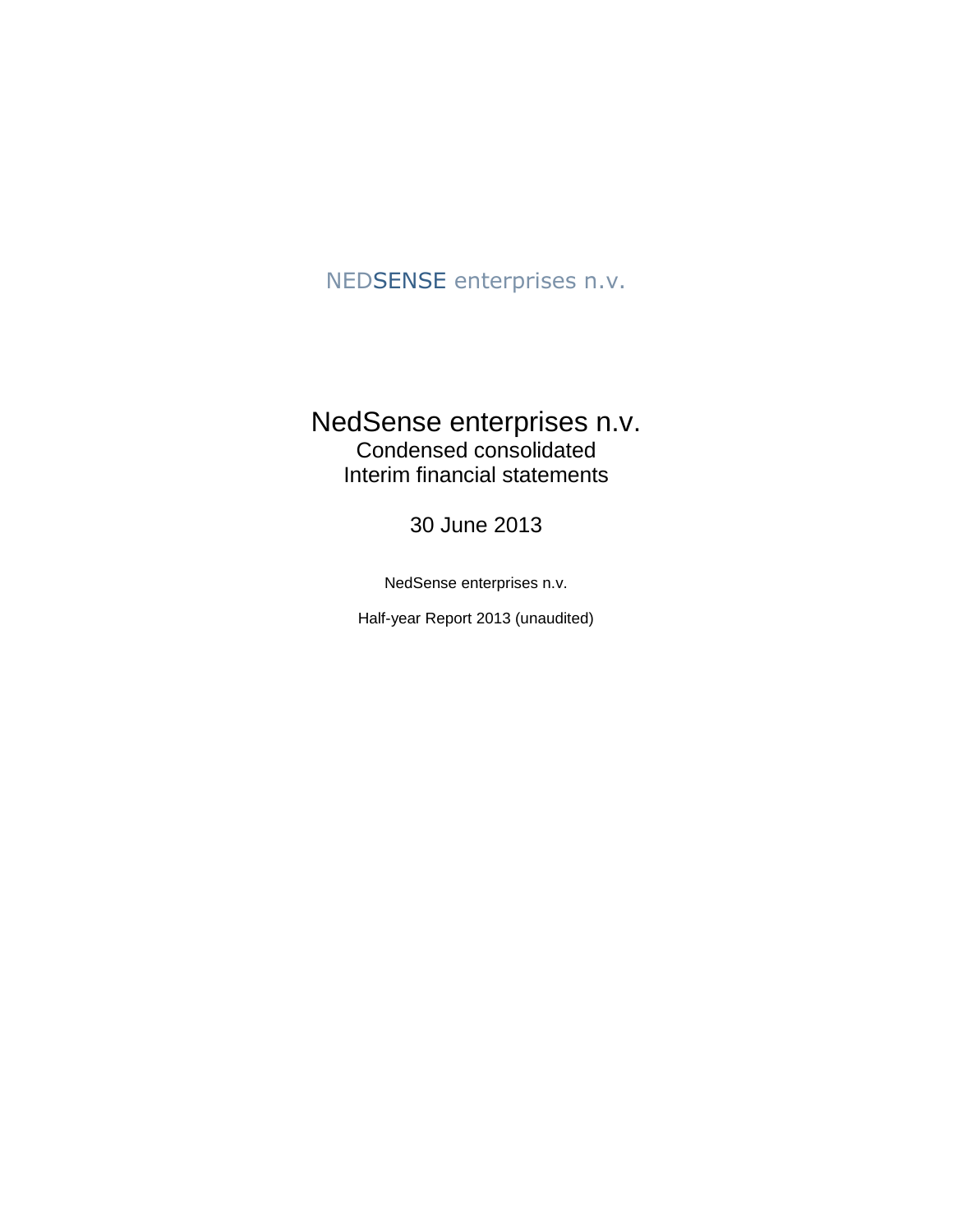# **Report of the Board of Directors**

#### **First half of 2013**

*This report covers the business activity and financial results of NedSense enterprises n.v. (the 'Company' or 'NedSense') for the half-year ended 30 June 2013.* 

#### **Growth Strategy**

The last 4 years, NedSense has laid the foundation for its growth strategy. The issue of ordinary shares as approved by the shareholders on the Annual General Meeting of Shareholders of June  $11<sup>th</sup>$  2013, has improved the financial structure of the Company significantly. The capital strengthening was a major milestone in the exploration of strategic options. As part of the investigation announced in June 2012 into the strategic options of the Company, the Board of Directors held talks with several parties in the course of 2012 and 2013. Based on the agreed strategic framework with the Supervisory Board all options and proposals of the parties have been assessed. The investment by a group of investors represented by Nantahala Capital Management fits well in this context, whereby in particular the contribution of business partners linked to the group of investors will be of strategic importance for the NedSense Loft division. NedSense will continue the strategic orientation with a particular focus on further partnerships for the Loft division.

After the successful launch of its highly innovative 3D customer experience technology LOFT, NedSense has continued its focus on the development of the LOFT suite of products. In the first half of 2013 NedSense was able to fully deliver scheduled projects based on the agreements which were signed with Carpet Court, Trendhopper and Crate and Barrel. The latter released a new iPad app of the 3D Home Designer platform it has been using for over 6 months (in-store and online). As a result of the implementation of LOFT, Crate and Barrel managed to triple its average order size. The launch of iPad app allows their omni-channel customer to experience Crate and Barrel 3D merchandise anywhere. In Q2, the Loft division contracted a few early adopters for its LOFT4Brands program, a cloud based and hosted solution that allows brands to showcase their products in combination with the products of others, with the 3D user experience LOFT@Web offers. The brands that use LOFT4Brands get an outsourced solution that offers benefits in e-commerce, social media and Business Intelligence to create an additional sales channel.

NedSenses' CAD-CAM division NedGraphics is operating in turbulent market circumstances as the economical and political conditions are still negatively influencing the Fashion and Textile industry. Nevertheless, NedGraphics continued to gain market share with the acquisition of a number of large clients and posted a profit before tax of  $\epsilon$ 473 thousand in the traditionally slower first half of the year as compared to the second. NedGraphics is witnessing fragile market circumstances in traditionally strong textile countries such as Egypt, Italy and Portugal, while mature regions, including the US show a continued growth. The foundation of NedGraphics' strategy is to continue to act lean and to balance costs while remaining innovative.

As stated earlier this year, NedSense decided to discontinue the activities of the Dynamics Perspective (DPI) division as of June 30st 2013. The division provided integrated ERP and product life cycle solutions for the textile & apparel industry. After carefully weighing all options and given the current economic conditions, NedSense concluded that continuing the DPI activities was no longer viable.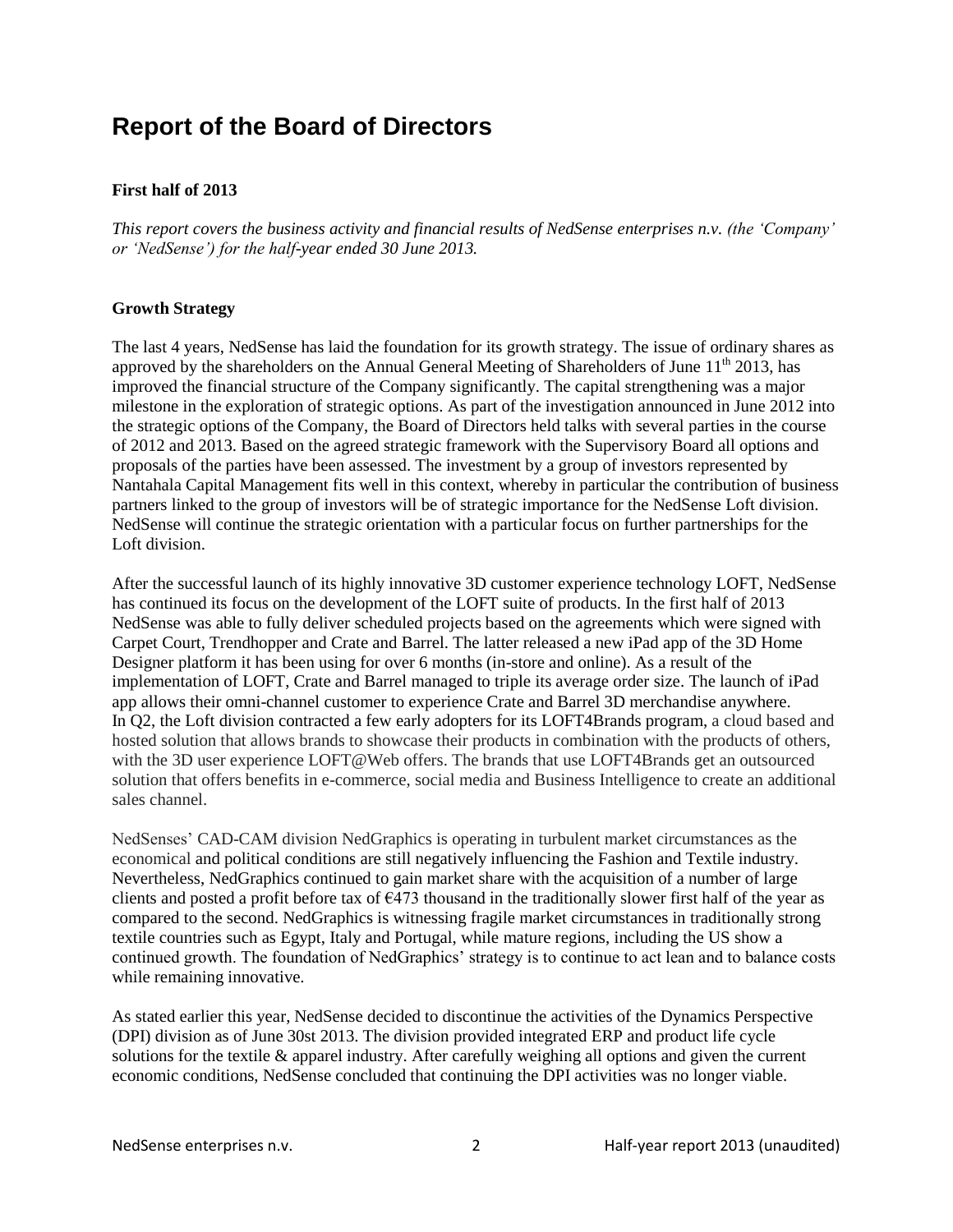NedSense believes all stakeholders are best served with the discontinuation of DPI, allowing the Company to further focus on its growth strategy.

#### **Financial result**

NedSense ended the first half of 2013 with a net loss of €871 thousand (first half 2012: €1,057 thousand loss). Although the investments in LOFT have stabilized compared to 2012, the result in the first half of 2013 improved compared to the first half of 2012 mainly due to lower operating expenses of NedGraphics  $(E294$  thousand).

NedSense realized a gross profit of €4,353 thousand compared to €4,308 thousand in the first half of 2012, a growth of 1%. Both divisions Loft and NedGraphics reported almost flat gross profit levels compared to the same period in 2012. As activities of subsidiary Dynamics Perspective Inc. have been discontinued per June 30st 2013, their operating results have been excluded from the Consolidated statement of comprehensive income.

NedGraphics' operating cost decrease of 8% compared to the similar period in 2012, had an immediate impact on the segment's earnings before tax, which increased from a profit of  $\epsilon$ 213 thousand in the first half of 2012 to a profit of  $\epsilon$ 473 thousand in the first half of 2013.

The Loft division reported sales of  $\epsilon$ 277 thousand as compared to  $\epsilon$ 282 thousand in the first half of 2012. Due to the increased operating expenses (in particular development costs and personnel costs), the operating segment result before tax was  $\epsilon$ 431 thousand negative.

DPI showed a profit of  $\epsilon$ 7 thousand in the first half of 2013 compared to a loss of  $\epsilon$ 116 thousand in the first half of 2012.

Operating loss of the holding in the first half of 2013 increased by  $\epsilon$ 93 thousand especially due to accrued costs associated with the write off loans granted to each of the 2 members of the executive board upon completion of the equity transaction as per AGM on June  $11<sup>th</sup> 2013$ .

#### **Cash flow**

The operational cash flow in the first half of 2013 amounted to €846 thousand positive (first half 2012: €414 thousand positive). The increase is mainly due to decreased operating expenses at NedGraphics. The cash flow from investments in the first half of 2013 was  $\epsilon$ 1,400 thousand negative (first half 2012:  $\epsilon$ 1,507 thousand negative), due to decreased investments in software development mainly in LOFT. The cash flow from financing in the first half of 2013 was  $\epsilon$ 2,509 thousand positive (first half 2012:  $\epsilon$ 772 thousand). The funding is related to the issue of ordinary shares finalized in June 2013 and the innovation grant from the Dutch Government.

The total change in cash and cash equivalents in the first half of 2013 amounted to  $\epsilon$ 1,955 thousand positive (first half 2012: €321 thousand negative).

#### **Balance sheet**

From 31 December 2012 intangible fixed assets increased from €10,595 thousand to €10,834 thousand. This increase is mainly due to the investments in software development for both the LOFT product line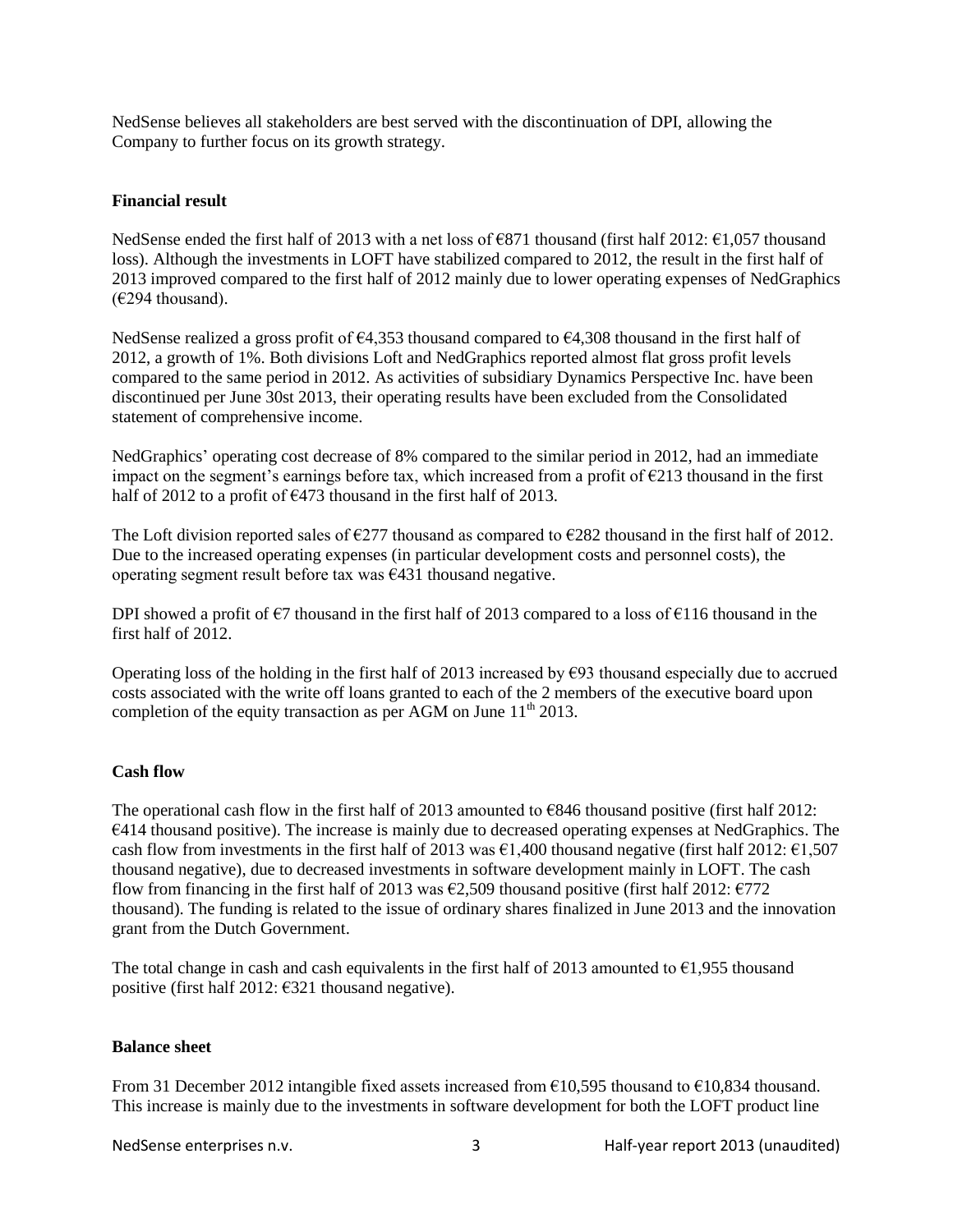and NedGraphics. The receivables were reduced from  $\epsilon$ 3,874 thousand to  $\epsilon$ 2,679 thousand as the Company was able to collect most of the outstanding maintenance invoices which were submitted at year end 2012. Due to the issue of ordinary shares in June 2013 combined with the net loss in the first half of 2013 of  $\epsilon$ 871 thousand, total equity increased from  $\epsilon$ 5,684 thousand per December 31<sup>st</sup> 2012 to  $\epsilon$ 7,059 thousand per June  $30<sup>th</sup> 2013$ .

Due to negative results in the past few years, NedSense has losses that may be carried forward. These tax assets are not capitalized in the balance sheet as management is currently not certain that sufficient taxable profits will be made in the near future to realize the value of these tax assets.

The solvency increased to 41,6% at 30 June 2013, from 35,6% at 31 December 2012 predominantly caused by the issue of ordinary shares in June 2013. The number of outstanding ordinary shares, with a nominal value of  $\epsilon$ 0.10 each, was 28,596,496 as of 30 June 2013, an increase of 7,515,152 issued new shares versus the end of 2012.

#### **Outlook**

In the second half of 2013, NedSense will continue to deploy its strategic growth plan. As the order pipeline for the Loft division has improved, NedSense expects revenue growth for the full year versus last year.

The fragile market circumstances in traditionally strong textile countries such as Egypt, Italy and Portugal are expected to continue. On the other hand some emerging regions such as Latin America and emerging countries like Turkey are still growing.

NedSense is focused on the further development and rollout of LOFT with several important milestones expected in 2013. Existing customers will launch their online- and mobile LOFT implementations, and new customers are expected to start LOFT implementations. The launch of LOFT4Brands, a shared platform plus the entrance in the real estate market are examples of new business development which are also planned in the second half of 2013.

Growth acceleration is essential to maintain the current competitive advantage and secure corporate autonomy.

NedSenses' strategy is to continue to develop its sales and marketing efforts, maintain our market knowledge, and sustain our customer base and maintenance contracts, while looking for more opportunities to expand beyond the niche in which we currently operate. We are building and investing in our knowledge heritage, so that we can innovate, lead, and create true economic value for our customers.

Pieter Aarts Jan-Hein Pullens Vianen, 26 August 2013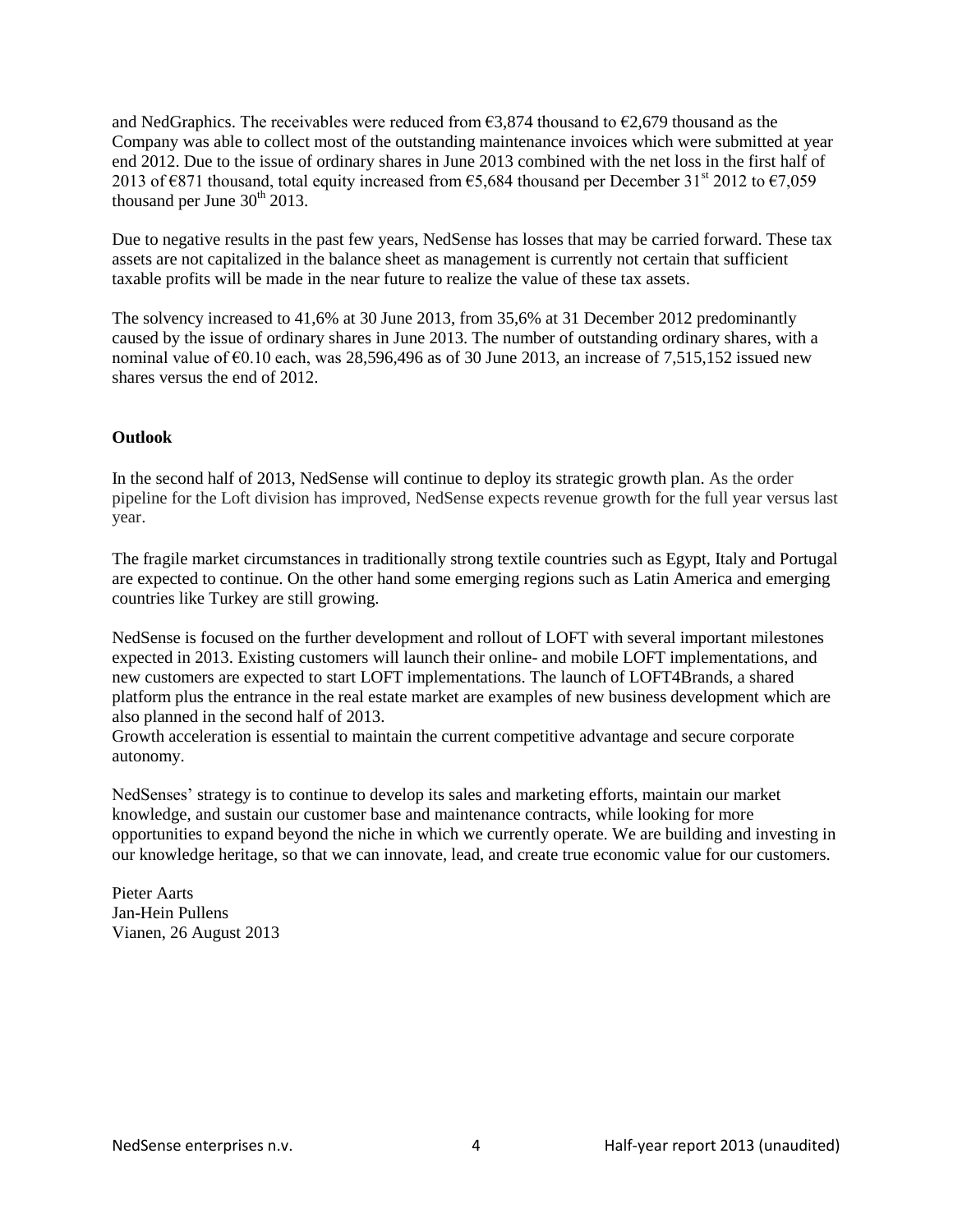#### **Board of Directors' statement on the condensed consolidated half-year financial statements and the interim management report**

We have prepared the half-yearly financial report 2013 of NedSense enterprises n.v. and the undertakings included in the consolidation taken as a whole in accordance with International Financial Reporting Standards (IFRS) as adopted by the EU and additional Dutch disclosure requirements for half-yearly financial reports.

To the best of our knowledge it is our opinion that the condensed financial statements in this half-yearly financial report 2013 give a true and fair view of our assets and liabilities, financial position and profit or loss of the company and the undertakings included in the consolidation taken as a whole at 30 June 2013, and of the result of our consolidated operations for the first half year of 2013 and has been prepared in accordance with IAS 34 Interim Financial Reporting as adopted by the European Union.

The interim management report in this half-yearly financial report includes a fair overview of the situation at the balance sheet date, the course of affairs during the first six months of the financial year of the company and the undertakings included in the consolidation taken as a whole, and the expected course of affairs for the second half of 2013 as well as an indication of important events that have occurred during the six months ended June 30, 2013, and their impact on the condensed consolidated interim financial statements, together with a description of the principal risks and uncertainties for the second half of 2013, and also includes the major related parties transactions entered into during the six months ended June 30, 2013.

Vianen, 26 August 2013

The Board of Management

Pieter Aarts, *Chief Executive Officer* Jan-Hein Pullens, *Chief Operating Officer*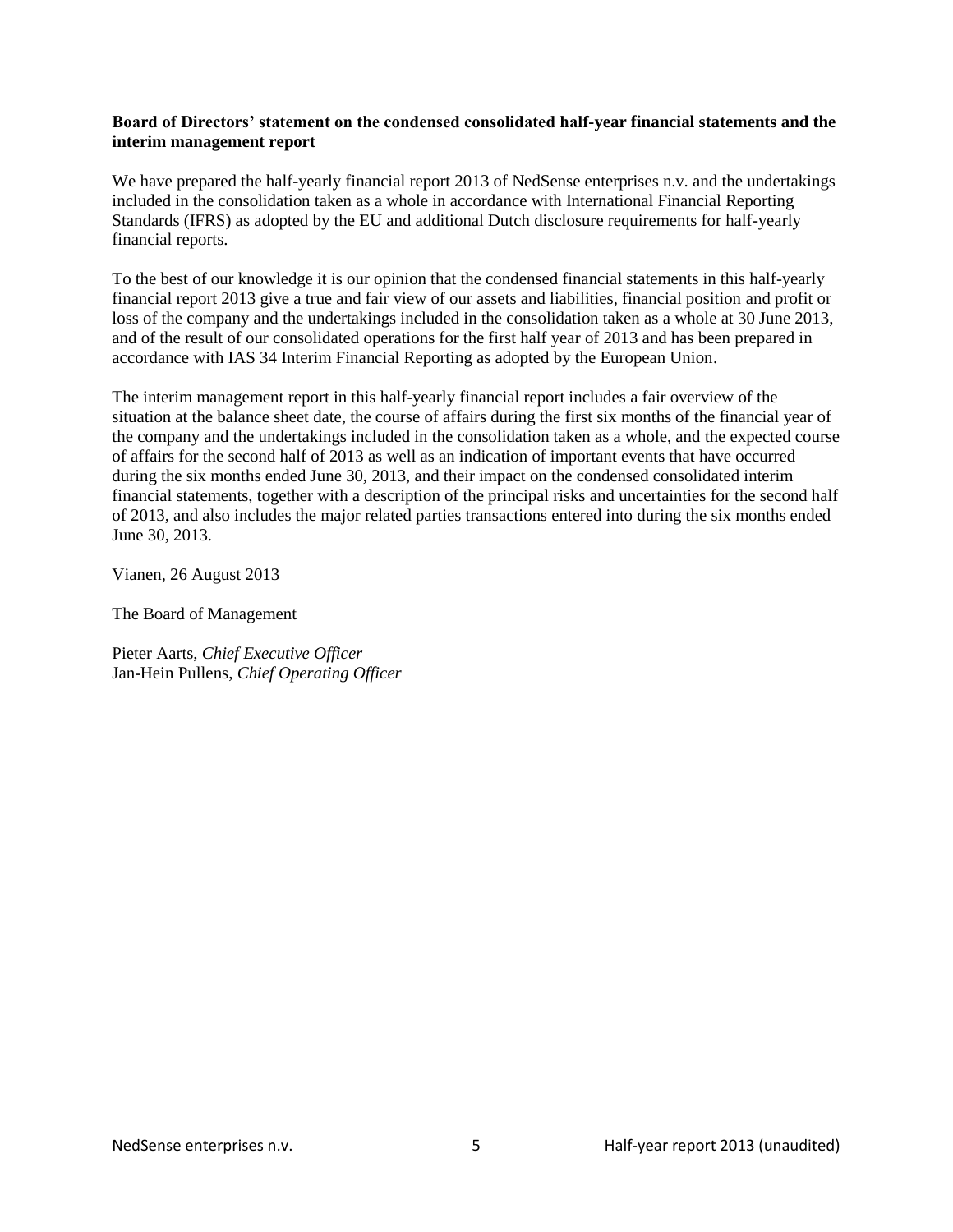## **Condensed consolidated statement of financial position**

*In thousands of euro*

|                                       | <b>Note</b> | 30 June<br>2013 | 31 december<br>2012 |
|---------------------------------------|-------------|-----------------|---------------------|
| <b>Assets</b>                         |             |                 |                     |
| Property, plant, and equipment        | 7           | 209             | 186                 |
| Intangible fixed assets               | 8           | 10.834          | 10.595              |
| Trade and other receivables           | 9           | 445             | 435                 |
| <b>Total non-current assets</b>       |             | 11.488          | 11.216              |
| Inventories                           |             | 4               | 7                   |
| Trade and other receivables           |             | 2.679           | 3.874               |
| Corporate income tax                  |             | 0               | 0                   |
| Cash and cash equivalents             |             | 2.785           | 830                 |
| <b>Total current assets</b>           |             | 5.468           | 4.711               |
| <b>Total assets</b>                   | 6           | 16.956          | 15.927              |
| <b>Equity</b>                         |             |                 |                     |
| Issued capital                        | 10          | 2.860           | 2.108               |
| Share premium                         | 10          | 37.569          | 36.167              |
| Legal reserves                        |             | 6.779           | 6.540               |
| <b>Translation reserves</b>           |             | $131 -$         | $116 -$             |
| Accumulated deficit                   |             | 39.147-         | 37.599-             |
| Current year's result                 | 12          | $871 -$         | $1.416 -$           |
| <b>Total equity</b>                   |             | 7.059           | 5.684               |
| <b>Liabilities</b>                    |             |                 |                     |
| Interest-bearing loans and borrowings | 11          | 4.168           | 3.678               |
| Employee benefits                     |             | 117             | 119                 |
| <b>Total non-current liabilities</b>  |             | 4.285           | 3.797               |
| Interest-bearing loans and borrowings | 11          | 0               | 0                   |
| Trade and other payables              |             | 2.656           | 2.147               |
| Deferred income                       |             | 2.956           | 4.299               |
| <b>Total current liabilities</b>      |             | 5.612           | 6.446               |
| <b>Total liabilities</b>              |             | 9.897           | 10.243              |
| <b>Total equity and liabilities</b>   |             | 16.956          | 15.927              |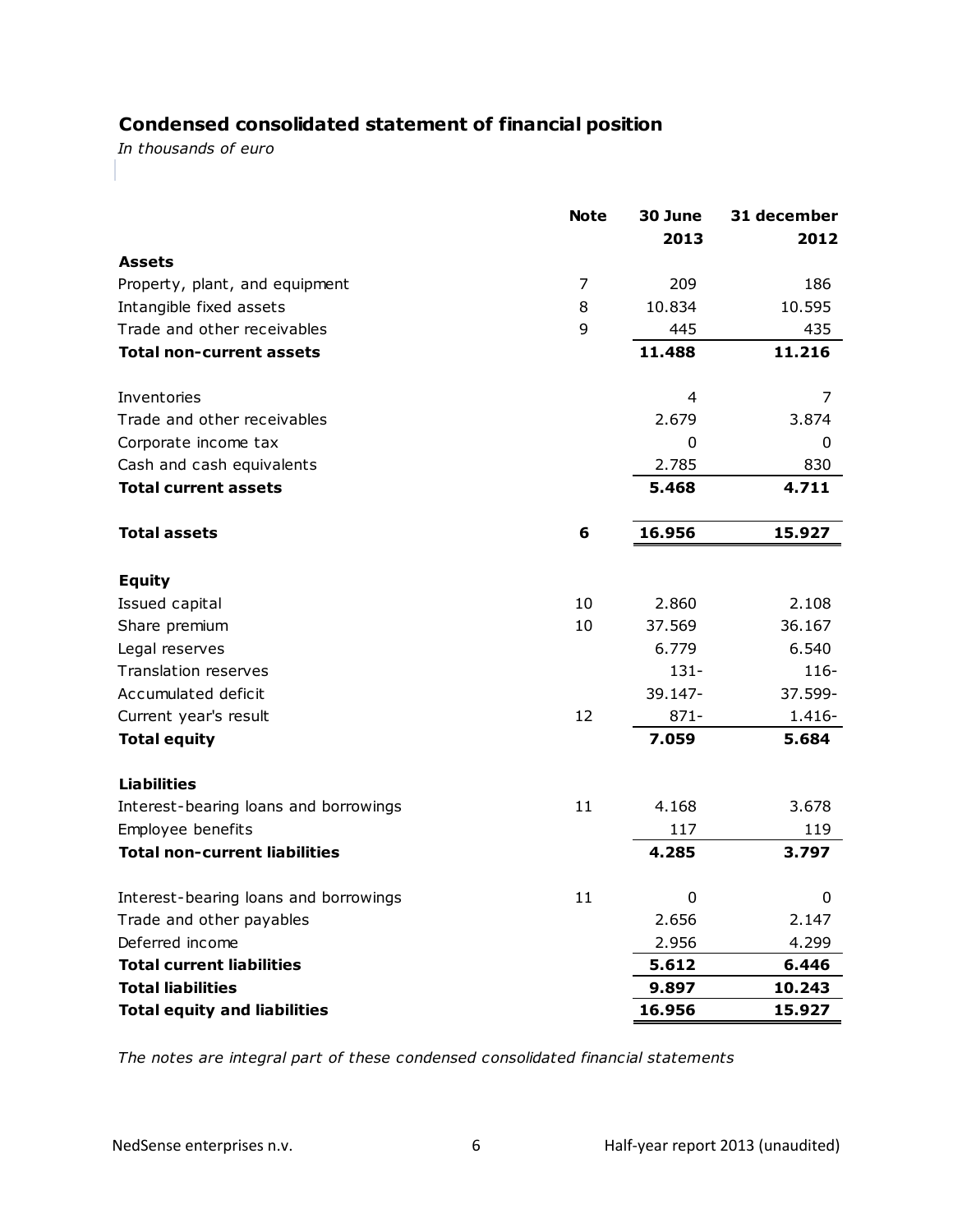### **Consolidated statement of comprehensive income**

**For the six months ended 30 June**

*In thousands of euro*

|                                                                 | <b>Note</b> | 2013    | 2012      |
|-----------------------------------------------------------------|-------------|---------|-----------|
| Net revenue                                                     | 6           | 4.466   | 4.478     |
| Cost of sales                                                   |             | $113-$  | 170-      |
| <b>Gross profit</b>                                             |             | 4.353   | 4.308     |
| Wages and salaries                                              |             | 2.599   | 2.741     |
| Social security, pension and other                              |             | 609     | 624       |
| Amortization and depreciation                                   |             | 1.072   | 986       |
| Other operating costs                                           |             | 1.644   | 1.735     |
| Capitalized production                                          | 8           | $916 -$ | $911 -$   |
| <b>Profit (loss) from operations</b>                            |             | 655-    | 867-      |
| Finance income                                                  |             | 24      | 1         |
| Finance costs                                                   |             | $262 -$ | 136-      |
| <b>Net finance costs</b>                                        |             | 238-    | 135-      |
| Profit (loss) before income tax                                 | 6           | 893-    | $1.002 -$ |
| Income tax expense                                              |             | $15 -$  | $62 -$    |
| Profit (loss) for the period                                    |             | 878-    | 940-      |
| <b>Discontinued operation</b>                                   |             |         |           |
| Income (loss) from discontinued operation                       |             | 7       | 117-      |
| Profit (loss) for the period                                    |             | $871 -$ | 1.057-    |
| Other comprehensive income                                      |             |         |           |
| Foreign currency translation differences for foreign operations |             | $15 -$  | 37        |
| Other comprehensive income for the period, net of income tax    |             | $15 -$  | 37        |
| Total comprehensive income (loss) for the period                |             | 886-    | 1.020-    |
|                                                                 |             |         |           |
| Profit (loss) attributable to:                                  |             |         |           |
| Owners of the Company                                           |             | $871 -$ | 1.057-    |
| Profit (loss) for the period                                    |             | $871 -$ | 1.057-    |
| Total comprehensive income (loss) attributable to:              |             |         |           |
| Owners of the Company                                           |             | 886-    | 1.020-    |
| Total comprehensive income (loss) for the period                |             | 886-    | 1.020-    |
| <b>Earnings per share</b>                                       |             |         |           |
| Basic earnings per share (in euros)                             |             | $0,03-$ | $0,05-$   |
| Diluted earnings per share (in euros)                           |             | $0,03-$ | $0,05-$   |
|                                                                 |             |         |           |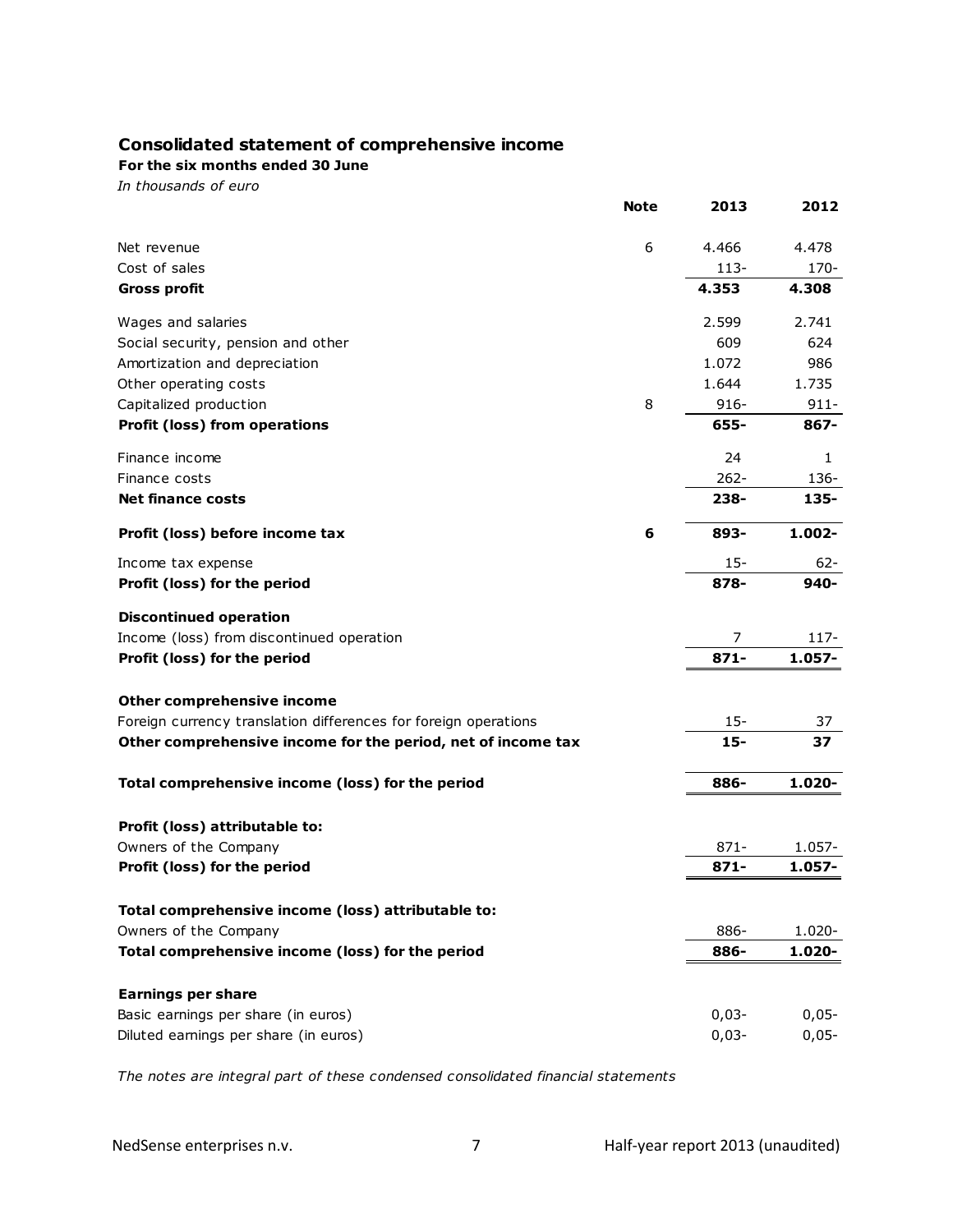### **Condensed consolidated statement of changes in equity**

**For the 6 months year ended 30 June**

*In thousands of euro*

|                                                    |              | Attributable to equity holders of the Company |                                 |                             |                             |                            |              |  |  |  |  |
|----------------------------------------------------|--------------|-----------------------------------------------|---------------------------------|-----------------------------|-----------------------------|----------------------------|--------------|--|--|--|--|
|                                                    | <b>Notes</b> | <b>Share</b>                                  | <b>Share</b><br>capital premium | Trans-<br>lation<br>reserve | Accum-<br>ulated<br>deficit | Other<br>legal<br>reserves | <b>Total</b> |  |  |  |  |
| Balance at 1 January 2012                          |              | 2.108                                         | 35.882                          | 135-                        | 37.300-                     | 6.088                      | 6.643        |  |  |  |  |
| period                                             |              |                                               |                                 |                             |                             |                            |              |  |  |  |  |
| Profit or (loss)                                   |              | $\Omega$                                      | 0                               | 0                           | $1.061 -$                   | 0                          | $1.061 -$    |  |  |  |  |
| <b>Other comprehensive income</b>                  |              |                                               |                                 |                             |                             |                            |              |  |  |  |  |
| Foreign currency translation differences           |              | 0                                             | 0                               | 37                          | 0                           | 0                          | 37           |  |  |  |  |
| Total other comprehensive income                   |              | 0                                             | 0                               | 37                          | 0                           | 0                          | 37           |  |  |  |  |
| Total comprehensive income (loss) for the period   |              | 0                                             | 0                               | 37                          | $1.061 -$                   | 0                          | 1.024-       |  |  |  |  |
| in equity                                          |              |                                               |                                 |                             |                             |                            |              |  |  |  |  |
| Contributions by and distributions to owners       |              |                                               |                                 |                             |                             |                            |              |  |  |  |  |
| Issue of convertible notes net of taxes            |              | 0                                             | 206                             | 0                           | 0                           | 0                          | 206          |  |  |  |  |
| Share-based payments                               |              | 0                                             | 0                               | 0                           | 22                          | 0                          | 22           |  |  |  |  |
| Total contributions by and distributions to owners |              | 0                                             | 206                             | 0                           | 22                          | 0                          | 228          |  |  |  |  |
| Total transactions with owners                     |              | 0                                             | 206                             | $\mathbf 0$                 | 22                          | 0                          | 228          |  |  |  |  |
| Transfer to other reserves                         |              | $\Omega$                                      | 0                               | 0                           | $515-$                      | 515                        | 0            |  |  |  |  |
| Balance at 30 June 2012                            |              | 2.108                                         | 36.088                          | $98 -$                      | 38.854-                     | 6.603                      | 5.847        |  |  |  |  |
| Balance at 1 January 2013                          |              | 2.108                                         | 36.167                          | 116-                        | 39.015-                     | 6.540                      | 5.684        |  |  |  |  |
| period                                             |              |                                               |                                 |                             |                             |                            |              |  |  |  |  |
| Profit or (loss)                                   |              | 0                                             | 0                               | 0                           | $871 -$                     | 0                          | $871 -$      |  |  |  |  |
| Other comprehensive income                         |              |                                               |                                 |                             |                             |                            |              |  |  |  |  |
| Foreign currency translation differences           |              | 0                                             | 0                               | $15 -$                      | 0                           | 0                          | 15-          |  |  |  |  |
| Total other comprehensive income                   |              | 0                                             | 0                               | $15 -$                      | 0                           | 0                          | $15 -$       |  |  |  |  |
| Total comprehensive income (loss) for the period   |              | 0                                             | 0                               | $15 -$                      | $871 -$                     | $\Omega$                   | 886-         |  |  |  |  |
| in equity                                          |              |                                               |                                 |                             |                             |                            |              |  |  |  |  |
| Contributions by and distributions to owners       |              |                                               |                                 |                             |                             |                            |              |  |  |  |  |
| Issue of new shares (net of transaction costs)     |              | 752                                           | 1.401                           | 0                           | 0                           | 0                          | 2.153        |  |  |  |  |
| Share-based payments                               | 12           | 0                                             | 0                               | 0                           | 107                         | 0                          | 107          |  |  |  |  |
| Total contributions by and distributions to owners |              | 752                                           | 1.401                           | 0                           | 107                         | 0                          | 2.260        |  |  |  |  |
| Total transactions with owners                     |              | $\Omega$                                      | $\Omega$                        | 0                           | 107                         | 0                          | 107          |  |  |  |  |
| Transfer to other reserves                         |              | 0                                             | 0                               | 0                           | 239-                        | 239                        | 0            |  |  |  |  |
| Balance at 30 June 2013                            |              | 2.860                                         | 37.568                          | $131 -$                     | 40.018-                     | 6.779                      | 7.058        |  |  |  |  |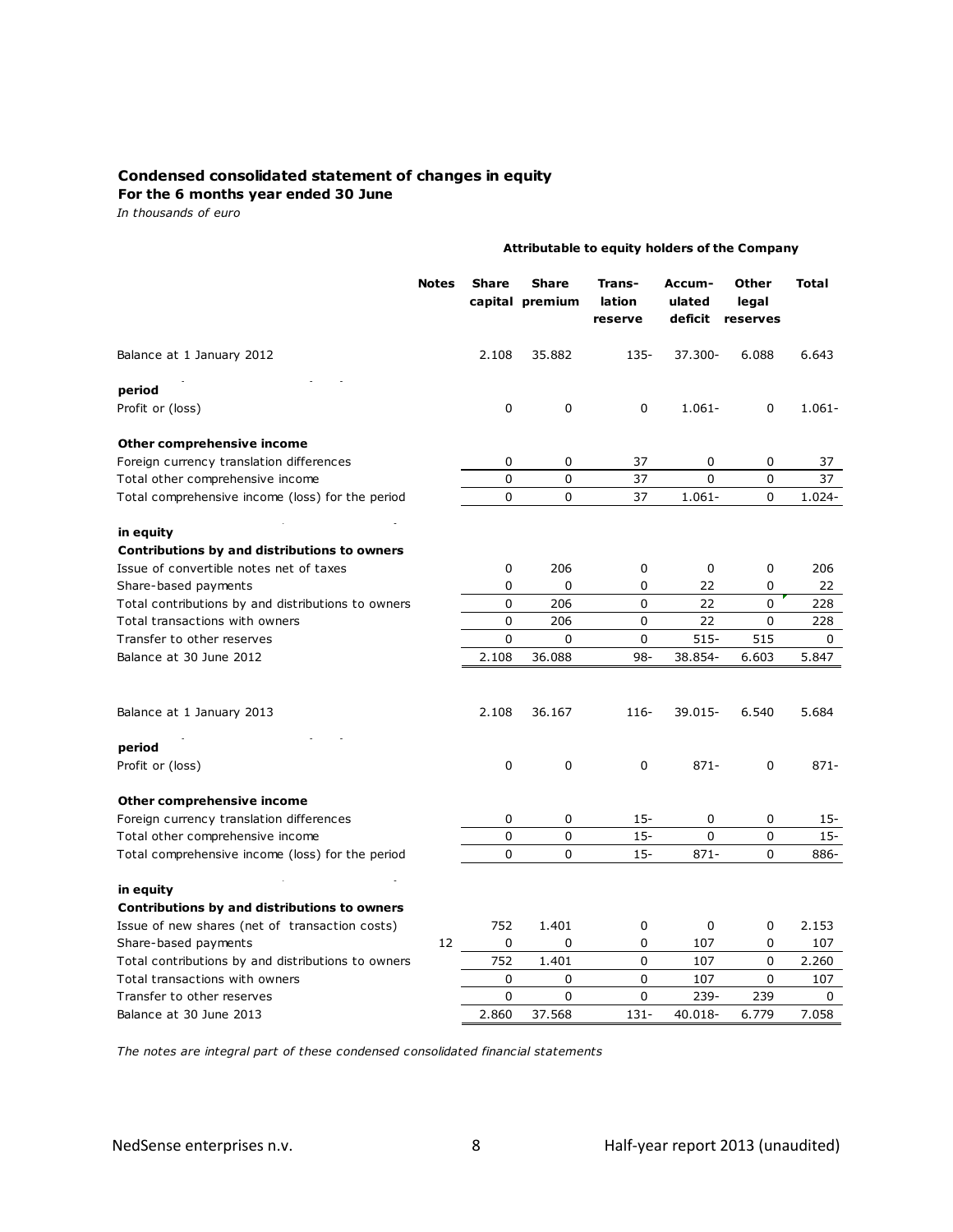### **Condensed consolidated statement of cash flows For the 6 months year ended 30 June**

*In thousands of euro*

|                                                | <b>Notes</b> | 2013      | 2012      |
|------------------------------------------------|--------------|-----------|-----------|
| Profit (loss) from operations                  |              | 636-      | $961 -$   |
| Adjustments for:                               |              |           |           |
| Amortization and depreciation                  |              | 1.072     | 988       |
| Change in inventories                          |              | 3         | 3         |
| Change in trade and other receivables          |              | 1.185     | 2.159     |
| Change in trade and other payables             |              | 509       | 196-      |
| Change in provisions and employee benefits     |              | $2 -$     | 5-        |
| Change in deferred income                      |              | $1.343 -$ | 1.469-    |
| Equity settled share based payment             |              | 107       | 36        |
| Net finance costs                              |              | $49-$     | $152 -$   |
| Corporate income tax                           |              | 0         | 10        |
| Cash flow from (used in) operating activities  |              | 846       | 414       |
|                                                |              |           |           |
| Investments:                                   |              |           |           |
| Intangible fixed assets                        | 8            | $1.326 -$ | $1.455 -$ |
| Property, plant, and equipment                 | 7            | $56-$     | 89-       |
| Disposals:                                     |              |           |           |
| Property, plant, and equipment                 | 7            | 0         | 0         |
| Other                                          |              | $18 -$    | 37        |
| Cash flow from (used in) investment activities |              | 1.400-    | 1.507-    |
| Net proceeds of issuance of shares             |              | 2.153     | 0         |
| Granted loans                                  | 2, 11        | 356       | 772       |
| Proceeds from issue of convertible notes       |              | 0         | 1.000     |
| Redemption loans                               |              | 0         | $1.000 -$ |
| Cash flow from (used in) financing activities  |              | 2.509     | 772       |
|                                                |              |           |           |
| <b>Change in liquid assets</b>                 |              | 1.955     | $321 -$   |
|                                                |              |           |           |
| Cash and cash equivalents                      |              | 830       | 1.118     |
| <b>Balance at 1 January</b>                    |              | 830       | 1.118     |
| Cash and cash equivalents                      |              | 2.785     | 797       |
| <b>Balance at 30 June</b>                      |              | 2.785     | 797       |
| <b>Change in liquid assets</b>                 |              | 1.955     | $321 -$   |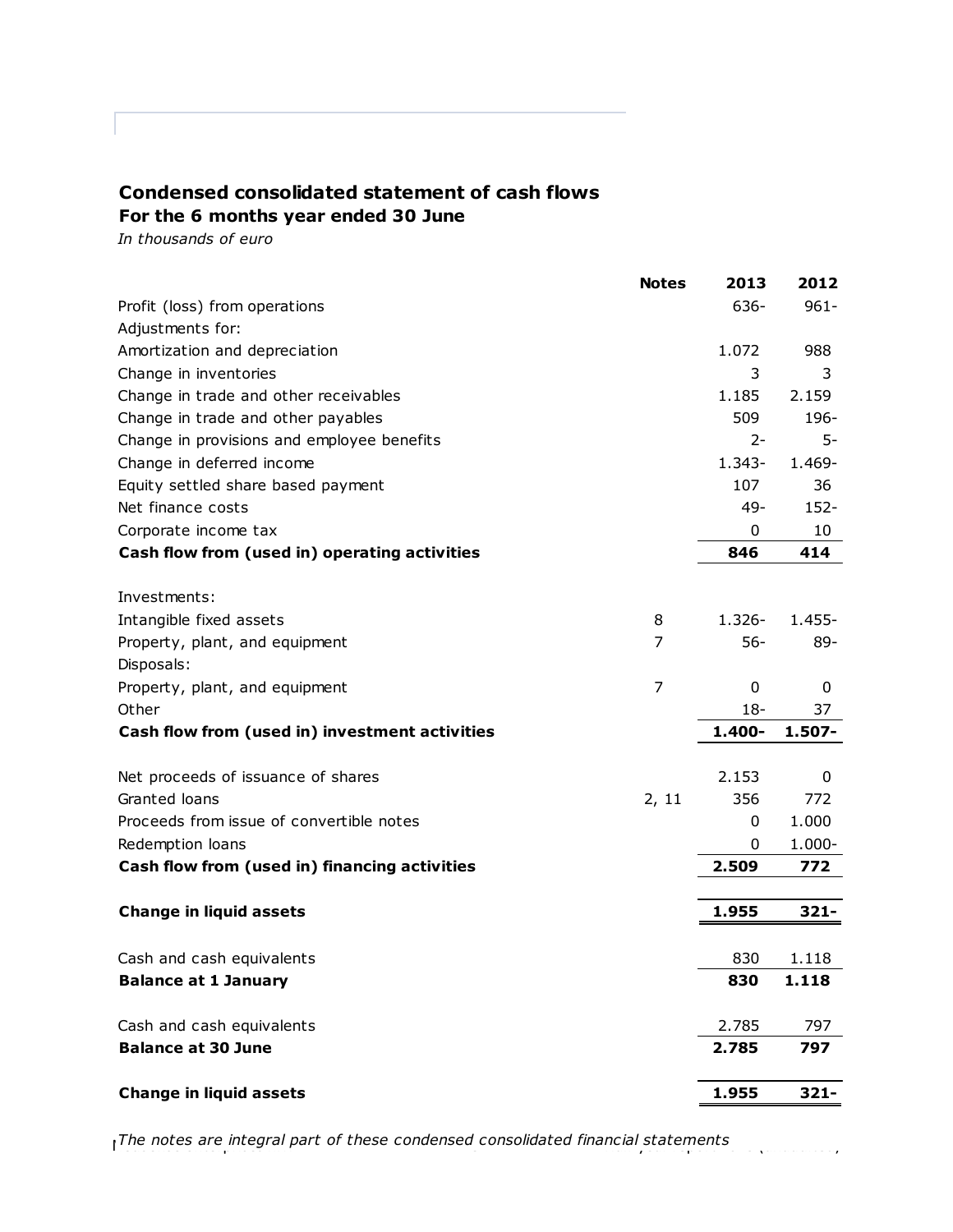## Notes to the condensed consolidated interim financial statements

### **1. Reporting entity**

NedSense enterprises n.v. (the "Company") is domiciled in the Netherlands with registered office at Laanakkerweg 2b, 4131 PA Vianen, the Netherlands. The condensed consolidated interim financial statements of the Company as of and for the six months ended 30 June 2013 are comprised of the Company and its subsidiaries (together referred to as the "Group"). The Company is a holding company which holds 100% of companies providing integrated, specialized design, production, and planning software to the global textile and apparel industries.

As activities of its subsidiary Dynamics Perspective Inc. have been discontinued per June 30st 2013, their operating results have been excluded from the Consolidated statement of comprehensive income. The consolidated financial statements of the Group as of and for the year ended 31 December 2012 are available at www.nedsense.com.

#### **2. Going Concern**

In June 2013, additional funding of  $\epsilon$  2,480 thousand was raised through the issue of 7.515.152 new shares. As of June 30, 2012 the Company has a solvency rate of 41,6%. In 2012, the Company received a grant from the Dutch Government of in total  $\epsilon$  1.7 million of which total  $\epsilon$  1.565 thousand have been received. Based on the Company's financial position, the scheduled invoicing of maintenance contracts and the resulting cash inflow in the fourth quarter of 2013 and first quarter of 2014, its assets and the current outlook of the financial performance for the forthcoming year, the condensed consolidated interim financial statements have been prepared based on the going concern assumption.

All aspects of the Group's financial risk management objectives and policies are consistent with those disclosed in the consolidated financial statements as of and for the year ended 31 December 2012. We continue to tightly manage our cash balance. The uncertainty of sales is the main risk of the Company.

#### **3. Statement of compliance**

These condensed consolidated interim financial statements have been prepared in accordance with IAS 34 Interim Financial Reporting. They do not include all of the information required for full annual financial statements and should be read in conjunction with the consolidated financial statements of the Group as of and for the year ended 31 December 2012. These condensed consolidated interim financial statements were approved by the Board of Directors on 21 August 2013.

#### **4. Significant accounting policies**

The accounting policies applied by the Group in these condensed consolidated interim financial statements are the same as those applied by the Group in its consolidated financial statements as of and for the year ended 31 December 2012. These condensed consolidated interim financial statements have not been audited or reviewed. Management has analyzed new IFRS standards and determined that they do not impact the Group.

#### **5. Estimates**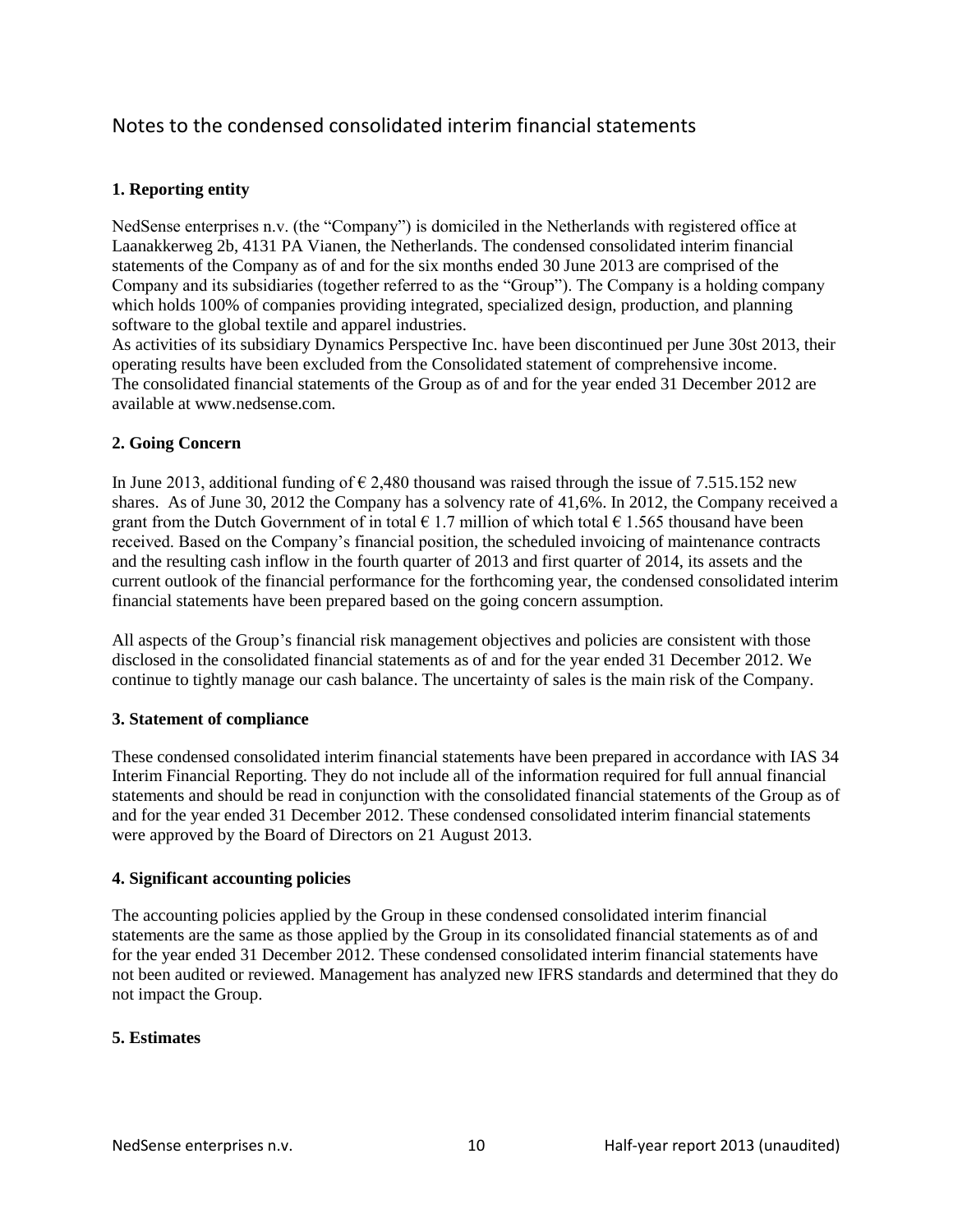The preparation of interim financial statements requires management to make judgments, estimates and assumptions that affect the application of accounting policies and the reported amounts of assets and liabilities, income and expense. Actual results may differ from these estimates.

In preparing these condensed consolidated interim financial statements, the significant judgments made by management in applying the Group's accounting policies and the key sources of estimation uncertainty were the same as those that applied to the consolidated financial statements as of and for the year ended 31 December 2012.

#### **6. Operating Segments**

#### **segment reporting**

**For the 6 months year ended 30 June**

| <b>Operating segments</b>                         | <b>NedGraphics</b> |        | Loft  |         | <b>DPI</b> |          | Other |       | Elimination |              | <b>Total</b> |             |
|---------------------------------------------------|--------------------|--------|-------|---------|------------|----------|-------|-------|-------------|--------------|--------------|-------------|
| Profit, loss, assets and liabilities              | 2013               | 2012   | 2013  | 2012    | 2013       | 2012     | 2013  | 2012  | 2013        | 2012         | 2013         | 2012        |
| <b>External revenues</b>                          | 4.189              | 4.196  | 277   | 282     | 185        | 298      | 0     | 0     | 0           | 0            | 4.651        | 4.776       |
| Inter-segment revenue                             | 0                  | 0      | 0     | 0       | 0          | 0        | 0     | 0     | 0           | $\mathbf{o}$ | 0            | $\mathbf 0$ |
| Segment operating profit (loss) before income tax | 473                | 213    | 431-  | $372 -$ | 7          | $116 -$  | 930-  | 837-  | 0           | 0            | 881-         | $1.112 -$   |
| Intangible segment assets                         | 4.586              | 4.747  | 2.668 | 2.332   | 0          | $\Omega$ | 3.579 | 3.579 |             |              | 10.833       | 10.658      |
| Other segment assets                              | 8.900              | 7.292  | 1.337 | 1.104   | 31         | 127      | 1.923 | 1.046 | 6.068-      | $5.763-$     | 6.123        | 3.806       |
| total segment assets*                             | 13.486             | 12.039 | 4.005 | 3.436   | 31         | 127      | 5.502 | 4.625 | $6.068 -$   | 5.763-       | 16.956       | 14.464      |
|                                                   |                    |        |       |         |            |          |       |       |             |              |              |             |

\* as of 30 June 2013 and 30 June 2012

### **7. Property, plant and equipment**

Acquisitions and disposals

During the six months ended 30 June 2013 the Group acquired assets with a cost of  $\epsilon$ 56 thousand (six months ended 30 June 2012: €89 thousand).

No assets with a carrying amount were disposed of during the six months ended 30 June 2013 (carrying amount disposed of during the six months ended 30 June 2012: none). No gains or losses on disposals were realized during the six months ended 30 June 2013 or 30 June 2012.

#### **8. Intangible fixed assets**

Investments for the six months ended 30 June 2013 comprised capitalized production of  $\epsilon$ 1,326 thousand (six months ended 30 June 2012:  $\epsilon$ 1,455 thousand). Capitalized production included both in-house and third party expenses incurred to develop intangible fixed assets (software). For the six months ended 30 June 2013, such in-house expenses amounted to  $\epsilon$ 916 thousand and third party expenses amounted to  $€410$  thousand (six months ended 30 June 2012:  $€911$  thousand and  $€544$  thousand, respectively).

#### **9. Non-current receivables**

In 2011, management invested  $\epsilon$  500 thousand in the share capital of the Company. At the same time the Company provided a loan to management of  $\epsilon$  500 thousand with an interest rate of 2.5%. These loans have been recognized at fair value taking the market interest rate into account (7.5%). Cash flows to be received (at 2.5%) and the total sum have been discounted over the expected life time of the loan . With the assumptions, the initial value of the receivables is  $\epsilon$  435 thousand, the current value is  $\epsilon$  445 thousand with an expected life time of another 3.5 years. Costs associated with the write off of 20% of all loans (loans and interest) granted to each of the 2 members of the executive board upon completion of the